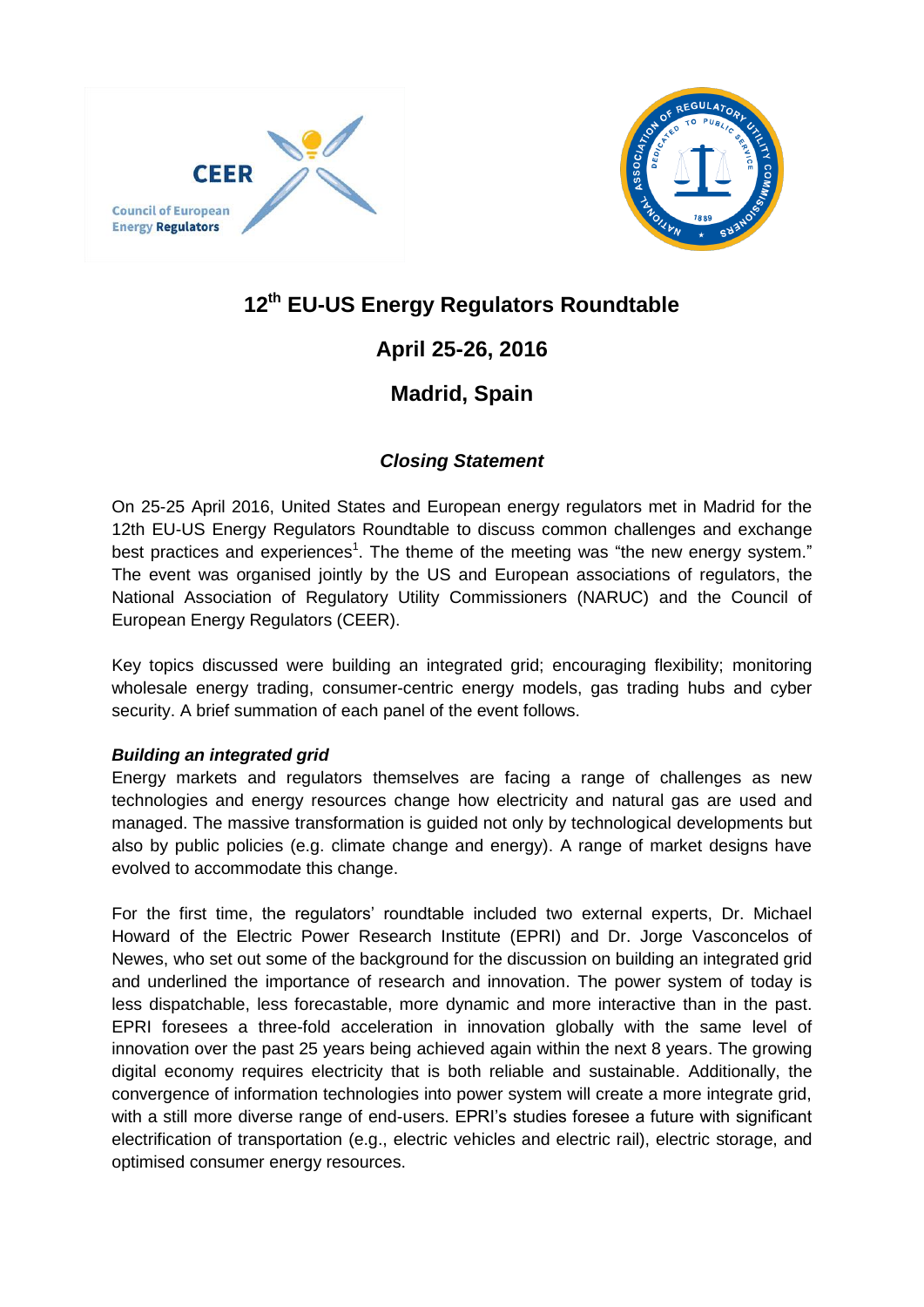Markets are increasingly interconnected including electricity and gas markets, with many actors. This requires appropriate governance arrangements. In Europe, policy makers are discussing a new energy market design so as to deliver an EU Energy Union that will bring secure, affordable and sustainable energy.

With ambitious climate change and renewables targets, a challenge faced by many regulators globally is the need to fully integrate renewable energy sources (RES) into the market. Both European and U.S. regulators advocated the need to move away from subsides for RES and toward a market-based approach. The ultimate goal is for RES to bear the same risks, and tap the same sources of income, as conventional generation.

#### *Encouraging flexibility*

The move to a low-carbon society, with a likely increased penetration of renewables, increases the need for all types of flexibility: expanded transmission infrastructure, dispatchable generation, balancing and wholesale electricity arrangements, gas market flexibility, and demand-side response. Regulators explored different regulatory approaches to promote flexibility from as many sources as possible, addressing system needs, solutions and tools for implementation.

Regulators on both sides of the Atlantic described the tariff-design changes that result from an increased penetration of distributed energy resources (DERs) on consumers' premises. European regulators explained how Europe's single electricity market design should encourage flexibility and how a more active participation by energy consumers is being encouraged with the roll-out of smart meters.

Both U.S. and European energy regulators shared a common understanding on the need to give consumers not only choice but also a role in markets. U.S. regulators explained the evolution of demand-side response initiatives by state/local utilities, how third-party competitive suppliers are engaging commercial and industrial customers, and how energy efficiency is being sold into capacity markets.

#### **Monitoring wholesale energy trading**

Wholesale market monitoring is an area where the U.S. and European models have both similarities and differences. The new EU-wide framework to detect and prevent market abuse in European wholesale energy markets, established under the "REMIT regulation", depends on close cooperation and coordination between ACER and national regulatory authorities (NRAs) on monitoring, investigations and enforcement. REMIT prohibits market manipulation (and attempts to manipulate the market) and insider trading. Such prohibitions do not apply to derivatives admitted to trading at regulated markets regulated by financial regulators.

Under the U.S. model, the Federal Energy Regulatory Commission (FERC) has exclusive responsibility for both surveillance for wholesale energy market manipulation and civil enforcement. FERC can impose civil penalties (\$1M per day, per infraction ceiling) and FERC must prove intent to manipulate the market. Violations of U.S. law have tended to involve either "cross-product manipulation" or "rules arbitrage manipulation."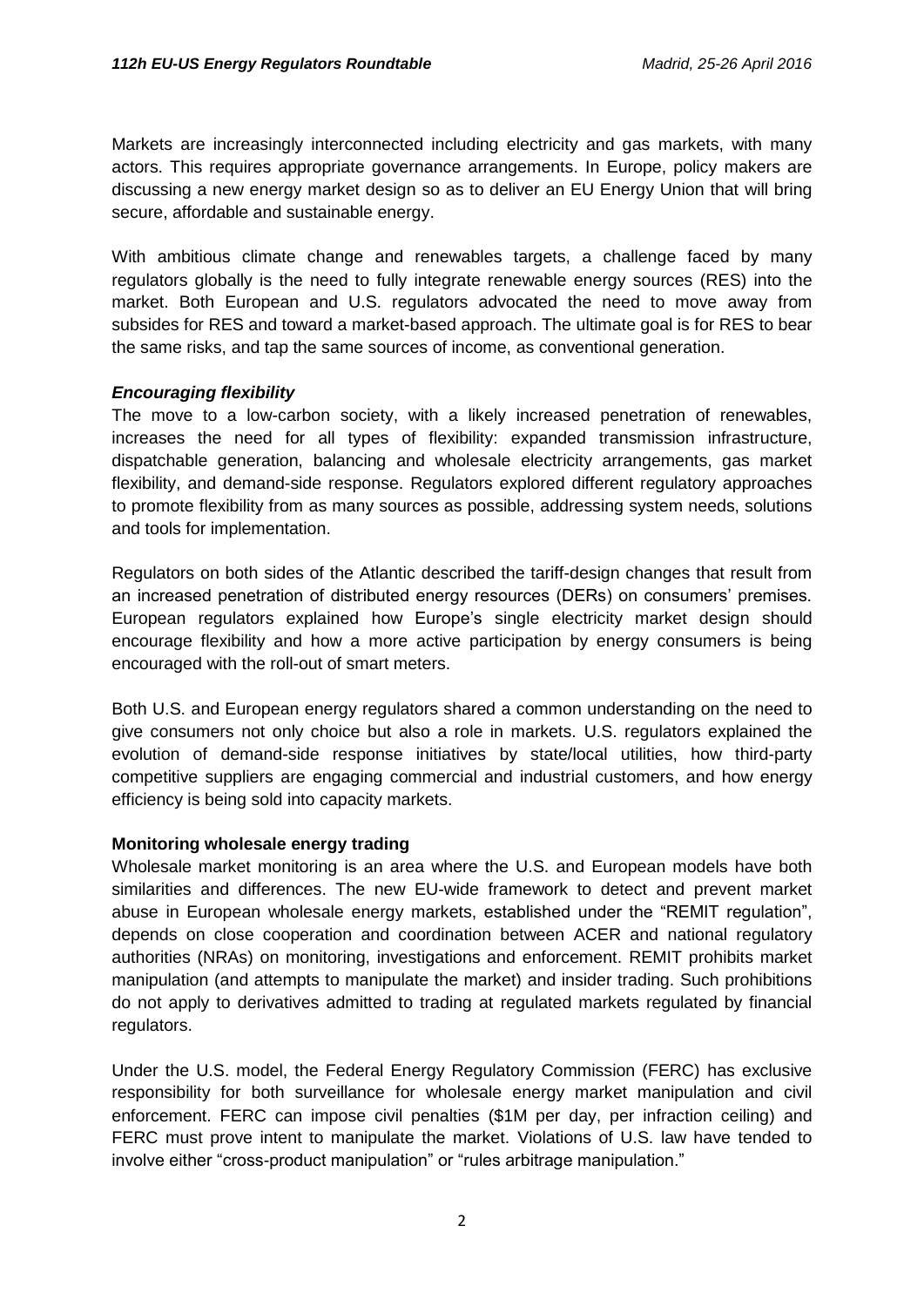Future issues raised included the possible need to establish minimum standards for penalties systems across EU Member States in order to ensure proportionate, effective and dissuasive penalties for breaches of REMIT across the EU. Also discussed was the scope of court review of FERC decisions and the nature of strict "rules-based" enforcement as opposed to a broader fraud-like "principles-based" enforcement.

#### **Consumer-centric energy models**

At the core of the emerging de-centralised model of energy systems is a more active role for consumers in markets through energy efficiency, demand response and self-generation. This presents the need move to a consumer-centric regulatory model for energy-related products and services. Retail supply markets have begun this transformation to a consumercentric model and to develop more competitive and innovative retail markets. CEER has been a strong advocate of this trend in Europe. Regulators must ensure fair rules in several areas, including fair access to customers and enforceable consumer protection rules. Regulators can further facilitate this change by tackling market entry barriers, ensuring the regulatory framework encourages a range of offers from retailers, increasing consumer awareness by empowering consumers (e.g., through an independent price comparison tool and on-line access to consumption information).

U.S. regulators noted a diversity of business models across the United States. They discussed how vibrant retail supply markets can be applied to markets such as distributed generation, community solar and energy storage. These technologies may also be accommodated in the traditionally vertically-integrated business model that remains prominent in the United States. Of key importance is for consumers to have access to energy-related competitive products in a fair, transparent and economically-efficient market.

Recognising the importance of competitive and secure wholesale gas markets, regulators also compared EU hub development with leading U.S. hubs.

#### **Cyber Security**

Regulators are placing increased attention on cyber security concerns. This is particularly so in the wake of the cyber attack in Ukraine (December 2015) on the electricity distribution network which led to power outages. Cyber attacks are becoming more sophisticated and frequent. This roundtable event was a rare opportunity for energy regulators in America and Europe to outline some of the main cyber security challenges. Regulators discussed whether common standards are needed.

CEER outlined the new proposed European framework and how it should help resolve existing discrepancies between EU Members States. NARUC members and FERC shared what regulators can do to ensure that cyber threats do not challenge the reliability of the electric grid and ensure security along the entire value chain. Regulators agreed to further cooperate on the issue of cyber security given the urgent need to prevent, detect, respond and recover from cyber attacks.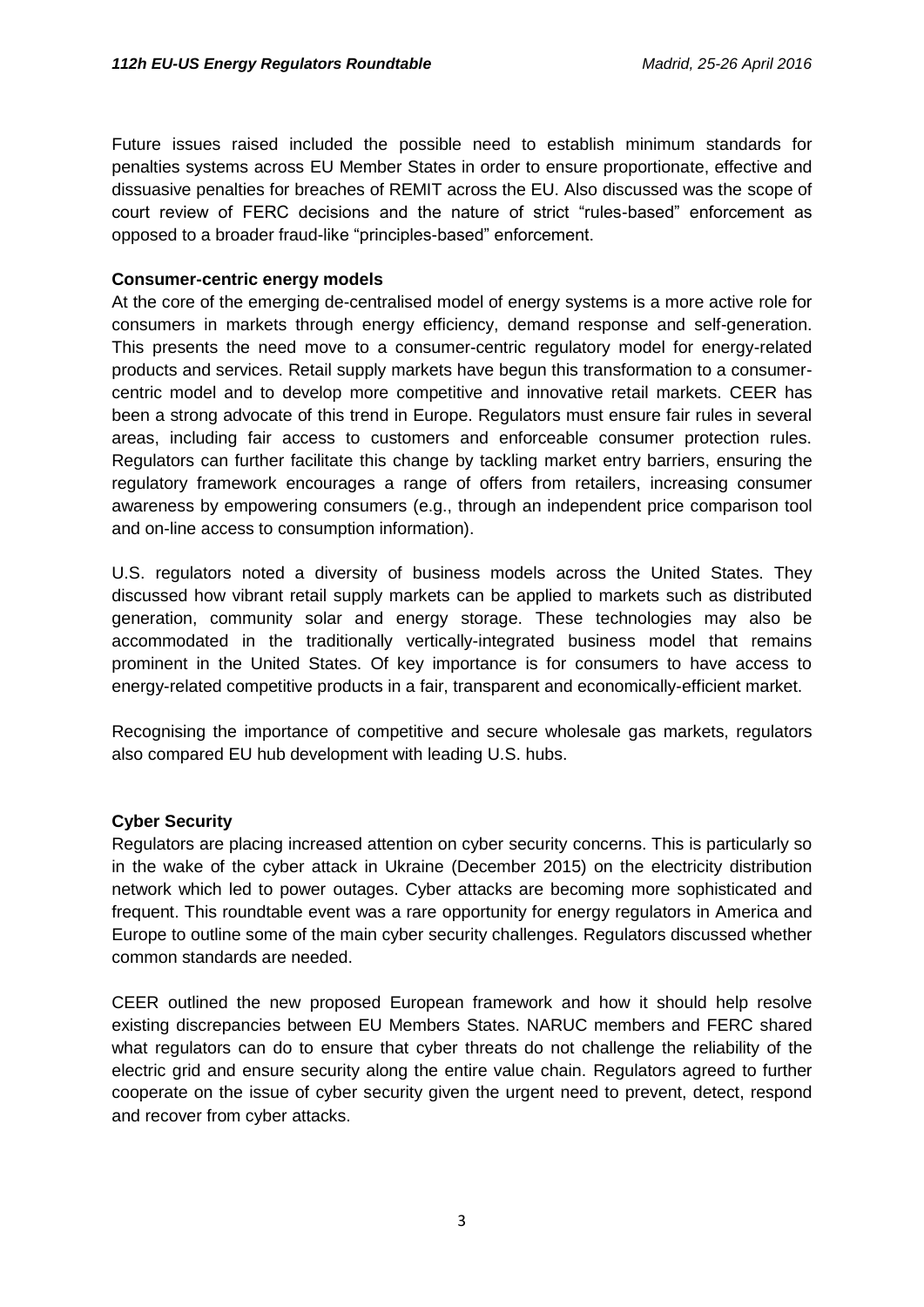#### **Next Steps**

The roundtable offered regulators (from the U.S.A. and Europe) the opportunity to share their experience and best practice approaches to encourage flexibility, to develop consumercentric market, to monitor wholesale markets and to address significant new challenges such as cyber security.

The issues discussed in this EU-US roundtable are common challenges faced by energy regulators around the world. Regulators participating in the roundtable confirmed their commitment to sharing best practices and improving regulatory decision-making through ongoing communication and coordination both bi-laterally and multi-laterally including through the working groups of the International Confederation of Energy [R](#page-4-1)egulators (ICER<sup>3</sup>).